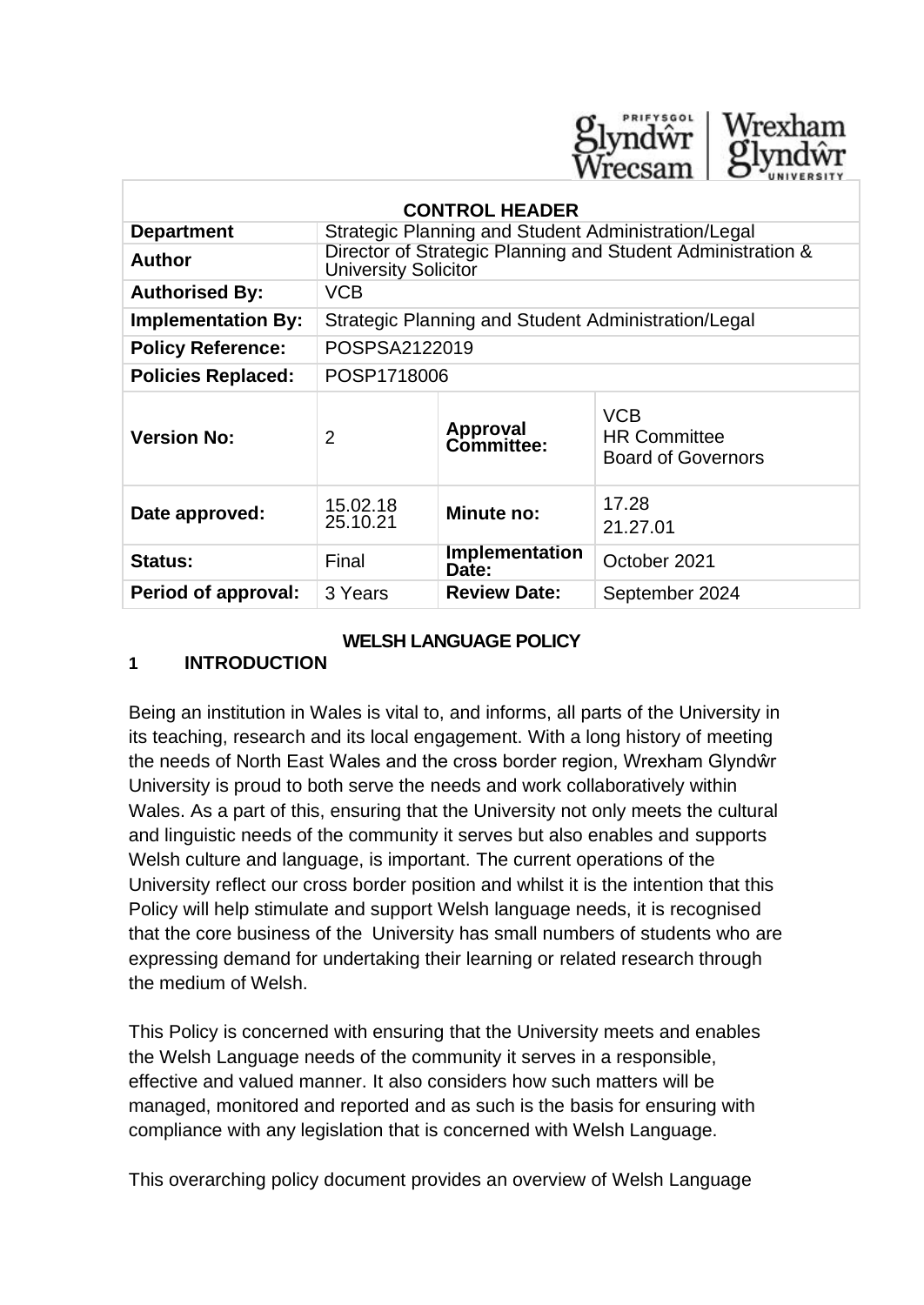within the University information security and is supported by Operational Guidelines which will be phased in.

Complementary to, but separate to the Policy, are the Academic Development Plan for Welsh Medium Teaching and Learning and the University's Compliance Notice regarding the Welsh Language Standards. Together these inform the University's approach to supporting the development of Welsh language provision.

# **2 PURPOSE**

An effective Welsh Language Policy provides a sound basis for defining and regulating the management of Welsh language provision and compliance, and supports the University Vision and Strategy. This is necessary to ensure that the Welsh language is supported, treated with the status required under legislation and championed as an area of importance to the University and its mission.

Furthermore the Policy is the basis for enabling and growing use of the Welsh language within the University and in the delivery of its services, in a welcoming environment.

This Policy provides the over-arching statement of the University's position with operational implementation detailed in the Operating Guidelines which may be updated on a regular basis to ensure effective implementation and compliance (typically, policies are reviewed at least once every three years on a cyclical basis).

# **3 SCOPE**

This Policy, and associated Operating Guidelines, applies to the regular conduct of business undertaken directly by the University, and includes (where defined by relevant legislation) certain third party provision and will apply to, and cover, all areas as detailed within the Compliance Notice for the Welsh Language Standards. It does not apply to the provision of teaching and learning or to research activities. This Policy applies to all members of the University.

#### **4 OBJECTIVES**

The Policy is in place in order to:

1. Promote a holistic and informed approach to the use, support and promotion of the Welsh language recognising the rights of Welsh speakers to communicate with the University in their language of choice.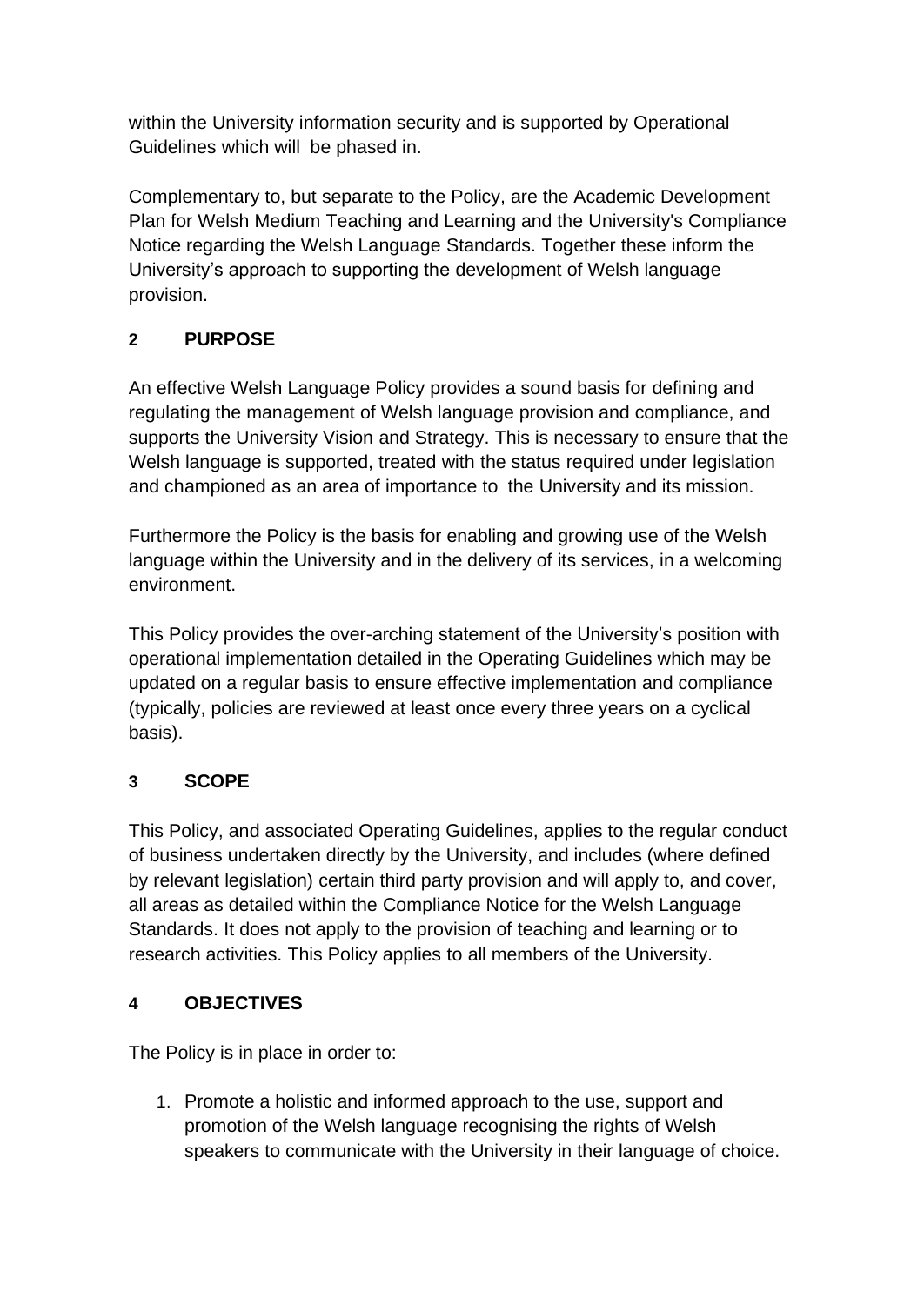- 2. Support the University's strategic vision through an approach which effectively balancesusability, proportionality and compliance.
- 3. Facilitate a positive culture across the University and promote that supporting and enabling the Welsh Language is everyone's responsibility.
- 4. Assure language support mechanisms, monitoring and reporting are in place and are effective, sustainable and measurable.
- 5. Assist in the compliance of contractual, legal or regulatory obligations and provide assurance to other parties that there is a supportive and robust environment in place to promote and protect the Welsh language

# **5 POLICY STATEMENT AND PRINCIPLES**

The University provides a service and operates within Wales and as such recognises the cultural and social importance as well as the statutory need to meet, support and enable Welshlanguage needs. The University has adopted (and these were in place in the former Welsh Language Scheme) a series of principles upon which this Policy is predicated and of which the first is itself the underpinning principle:

• In the conduct of public business in Wales, the University will treat the Welsh andEnglish languages on a basis of equality.

To support this, the following further principles apply:

- 1. This right is a matter of practice and law;
- 2. Preventing the right to use preferred language may place users at a disadvantage and recognising those who need to communicate with the University can express their views and needs better in their language of choice;
- 3. Those dealing with the University in Wales have the right to choose which language to use and to which we will respond as required by legislation and as we would wish in encouraging use of the Welsh language.

#### **6 MANAGEMENT & GOVERNANCE**

Responsibility for this top level policy document and its implementation lies with the University's Vice Chancellor, supported by the Director of Strategic Planning and Student Administration who is responsible for the day-to-day operation, monitoring and reporting for Welsh medium provision and the University Solicitor for compliance with the Welsh Language Standards.